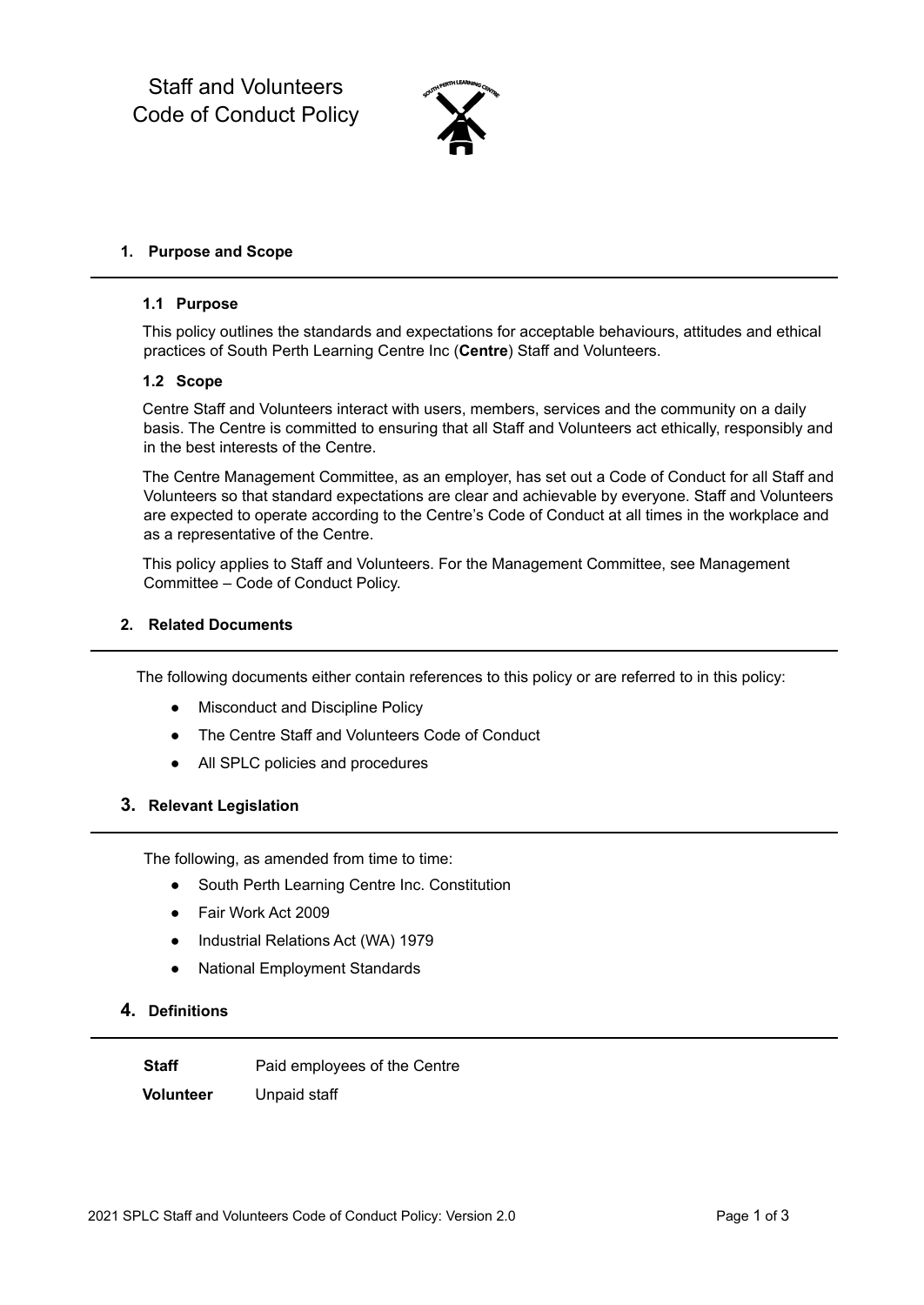Staff and Volunteers Code of Conduct Policy



# **5. Policy**

- **5.1** All Staff and Volunteers will sign an agreement to adhere to the Code of Conduct.
- 5.2 The Centre Staff or Volunteer must:
	- Abide by the Centre Constitution's;
	- Uphold and abide by the Centre's mission, values and work standards;
	- Ensure that personal and financial interests do not conflict with the duty to the Centre;
	- Perform duties to the best of their ability;
	- Maintain strict confidentiality of all Centre business and issues arising, including contact information and details of users and budgets, unless prior permission granted;
	- Be aware of and uphold all Centre policies and procedures in their daily duties;
	- Promote and maintain a safe and healthy work environment for Staff, Volunteers, contractors and visitors to the Centre;
	- Support, encourage and cooperate with each other to ensure a smoothly run Centre;
	- Respect the views of others, holding no prejudice in debate; and
	- Promote the Centre positively to the community and encourage community involvement and membership.
- 5.3 A copy of the Code of Conduct will be given to the Staff or Volunteer during their orientation session.
- 5.4 Failure to abide by the Code of Conduct may lead to disciplinary action.
- 5.5 The Code of Conduct will be displayed at the Centre for Staff and Volunteers to be reminded of the standards.

## **6. Procedures**

#### **6.1 Staff of the Centre**

- All new Staff are to receive the Centre Code of Conduct in conjunction with their offer of employment letter.
- The offer of employment letter is to advise that the code is enclosed, and that by signing the offer of employment, the individual is stating they have received, read and agreed to the code.